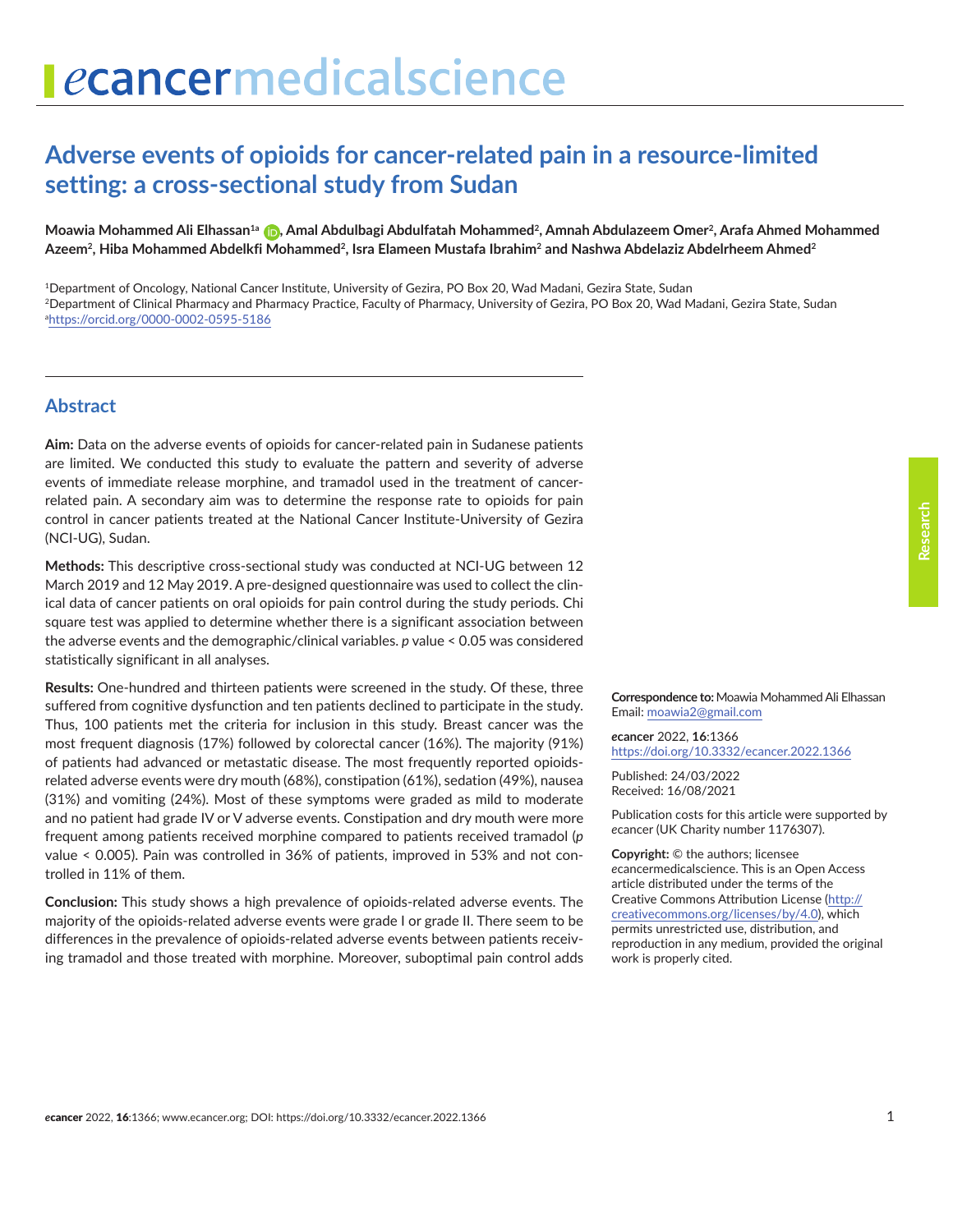to the burden on already limited health resources. Therefore, the adequacy of cancer pain management in our setting should be systematically evaluated and effective cancer pain management programmes should be developed.

**Keywords:** *cancer pain, opioids, analgesics, morphine, pain management, adverse events*

#### **Background**

Pain is one of the most feared and burdensome symptoms experienced by cancer patients, particularly in the advanced and terminal stages of the disease when the prevalence approaches 80% [\[1, 2\]](#page-9-0). Cancer related pain greatly affects daily activity and patient quality of life (QOL). Therefore, effective pain control may significantly improve the QOL of these patients, and spare families the feeling of helplessness and despair. In this regard, the World Health Organization (WHO) designed a 3-step 'analgesic ladder' practice guidelines to facilitate and standardise pharmacologic cancer pain management. According to the WHO analgesic ladder algorithm, selection of non-opioid analgesics, opioid analgesics and adjuvant analgesic therapy should be individualised, as directed by the intensity of the pain. Treatment of mild pain (step I) consists of using non-opioid analgesics, which include acetaminophen, aspirin, non-steroidal anti-inflammatory drugs (NSAIDs). Weak opioids such as codeine or Tramadol are recommended in the treatment of moderate pain (step II). Morphine is considered the drug of first choice for treatment of moderate to severe cancer pain (step III) [\[3\]](#page-9-0).

The goals of pain management are to reduce pain and improve QOL while limiting excessive adverse events. Opioids-related adverse events can reduce QOL and limit opioids dosage which leads to ineffective cancer pain management [\[4\]](#page-9-0). Common opioids related adverse events include nausea, constipation, dry mouth, sedation and confusion [4-6]. Many of these adverse events are difficult to distinguish from disease progression or other pathological causes.

Sudan is a low-income country in sub-Saharan Africa with a population of approximately 40 million [\[2\].](#page-9-0) The majority of the population lives in rural settings. The health services in Sudan are organised at three levels: primary, secondary and tertiary. Khartoum Oncology Hospital in Khartoum and the National Cancer Institute, University of Gezira (NCI-UG), which is located at Wad Madani, the capital of Gezira State, are the only two specialised cancer centres providing both chemotherapy and radiotherapy services for the entire country. More recently, chemotherapy units attached to eight public state hospitals have been established by the government. The national policy adopted by the Federal Ministry of Health is to provide free of charge health care services for cancer patients at public cancer treatment centres.

A previous single institution study conducted in Sudan showed that uncontrolled pain was the most frequent symptom that prompted patients with cancer to attend the outpatient unit without an appointment [\[7\].](#page-9-0) Data on adequacy of cancer pain management as well as adverse events related to pain medications in our limited resource settings are limited. In Sudan, where access to palliative care is limited and there is no hospice care, the opioids medications that are available for patients with cancer are tramadol and immediate-release morphine. Some opioids-related adverse events appear to be underestimated. No previous study about the pattern and severity of opioids related adverse events has been conducted in Sudan. Thus, the current study was conducted to assess the pattern and severity of oral opioids related adverse events among cancer patients at NCI-UG, Sudan.

#### **Methods**

#### *Setting*

NCI-UG specialises in the diagnosis and treatment of cancer patients. It is located in Wad Medani city, the capital of Gezira state, which serves the whole Gezira state and nearby states. Radiotherapy, chemotherapy and palliative care are cancer treatment modalities available at the NCI-UG.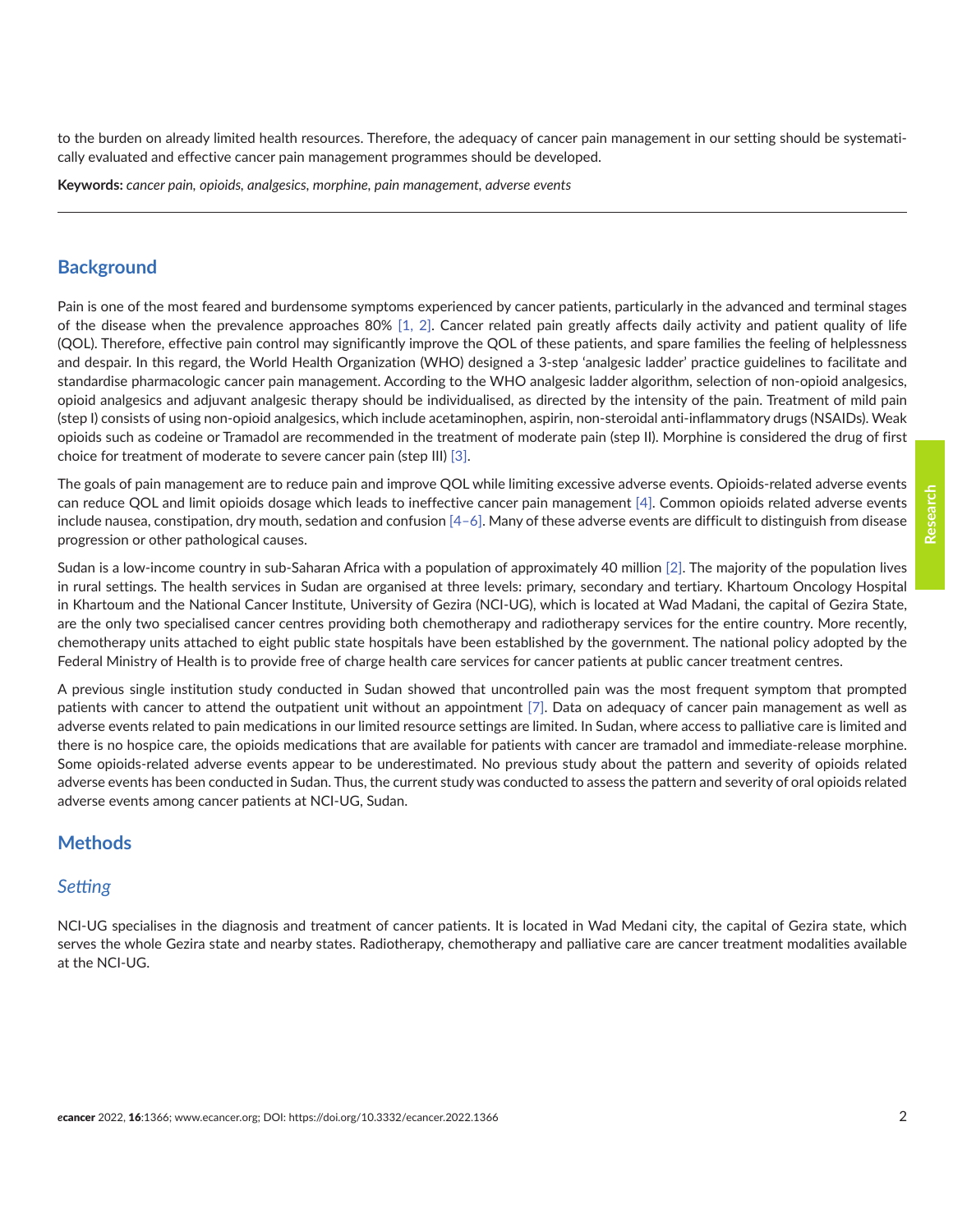# *Study design*

This prospective cross-sectional study was conducted to evaluate the pattern and severity of oral opioids related adverse events among cancer patients at the NCI-UG between 12 March 2019 and 12 May 2019. A secondary aim was to determine response rate to opioids for pain control in this cohort of patients.

#### *Inclusion and exclusion criteria*

Cancer patients (>16 years old) on oral opioids (short acting morphine or tramadol) for at least 1 week were eligible to be included in the study. Immediate release morphine and tramadol are the only available opioids in our setting. Patients unable to answer the interviewer or patients who refuse to participate in the study were excluded.

# *Data collection*

A predesigned paper-based questionnaire containing eight parts was developed by the principal investigator. The questionnaire was submitted to a panel of three experts to review the content accuracy and internal validity. It was then piloted on ten patients and modifications were made according to the suggestions. The patients were interviewed by the researchers and a questionnaire was filled out based on patients' responses to the questions. The data collected included: demographics data (age, sex, marital status and residence), clinicopathological variables (primary cancer site, stage and co-morbidities), types of pain and severity according to a 5-point numerical scale (1–2 represent mild, 3 moderate and 4–5 for severe pain), types of opioid analgesics, response to pain medications and opioids related adverse events according to the Common Terminology Criteria for Adverse Events Version 4.0, National Institute of Health, National Cancer Institute. Consent was obtained from participants prior to their inclusion in the study.

# *Data analysis*

Data were entered into and analysed using Excel software and SPSS version 24. Categorical variables are presented as frequencies and percentages. Chi square test was applied to determine whether there is a significant association between the adverse events and the demographic/clinical variables. *p* value of less than 0.05 was considered statistically significant in all analyses.

# *Ethical approval*

The study was approved by the ethics committee of the NCI-UG, Sudan. Data were collected anonymously.

#### **Results**

One-hundred and thirteen patients were screened in the study. Of these, three suffered from cognitive dysfunction, ten patients declined to participate in the study. Thus, 100 patients met the criteria for inclusion in this study. The majority of patients were female (65%). Breast cancer was the most frequent diagnosis (17%) followed by colorectal cancer (16%). The majority (91%) of patients had advanced or metastatic disease. The general characteristics of the study population are presented in [Table 1.](#page-3-0)

Of the included patients, 45% suffered from somatic pain, 45% suffered from visceral pain and 10% suffered from neuropathic pain. As shown in [Table 2](#page-4-0), most (54%) of our study population received tramadol and 46% received short acting oral morphine. Pain was controlled in 36% of patients, improved in 53% and not controlled in 11% of them.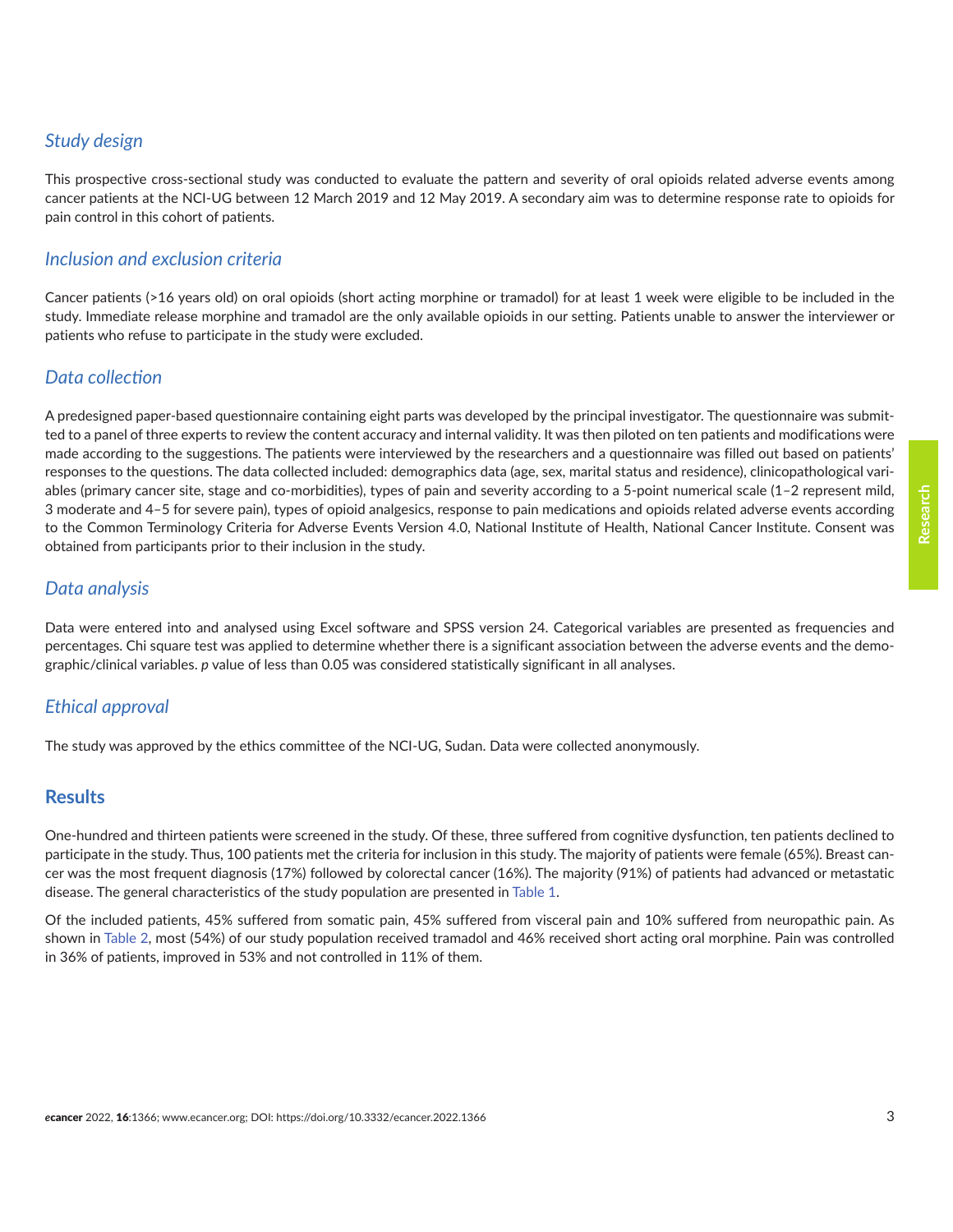<span id="page-3-0"></span>The most frequently reported opioids-related adverse events are shown in [Table 3](#page-4-0). Dry mouth was the most prevalent adverse event (68%), followed closely by constipation (61%), decreased level of consciences (49%), nausea (31%) and vomiting (24%). Less frequently reported symptoms were dizziness, pruritis, confusion and delirium. Most of these symptoms were graded as mild to moderate as shown in [Table 3.](#page-4-0) Constipation was usually intermittent (37%) or persistent (18%).

| Demographics             | Characteristics                                  | Frequency (%)  |
|--------------------------|--------------------------------------------------|----------------|
| Gender                   | Male                                             | 35             |
|                          | Female                                           | 65             |
| Age                      | $18 - 27$                                        | $\,8\,$        |
|                          | $28 - 37$                                        | 12             |
|                          | $38 - 47$                                        | 24             |
|                          | $48 - 57$                                        | 24             |
|                          | $58 - 67$                                        | 14             |
|                          | $>67$                                            | 18             |
| Residence                | Rural                                            | 79             |
|                          | Urban                                            | 21             |
| Marital status           | Married                                          | 70             |
|                          | Single                                           | 30             |
| Co-morbidities           | No                                               | 76             |
|                          | DM <aq: dm="" out="" please="" spell=""></aq:>   | 11             |
|                          | HTN <aq: htn="" out="" please="" spell=""></aq:> | 11             |
|                          | IHD <aq: ihd="" out="" please="" spell=""></aq:> | $\overline{2}$ |
| Types of cancer          | <b>Breast</b>                                    | 18             |
|                          | Colorectal                                       | 17             |
|                          | Head and neck                                    | 10             |
|                          | Haematological malignancies                      | $\overline{7}$ |
|                          | Prostate                                         | $\overline{7}$ |
|                          | Ovary                                            | 5              |
|                          | Lymphoma                                         | 5              |
|                          | Other                                            | 31             |
| <b>Stages of disease</b> | $\mathbf{1}$                                     | $\mathbf{1}$   |
|                          | $\overline{2}$                                   | $\mathbf{1}$   |
|                          | 3                                                | 35             |
|                          | 4                                                | 56             |
|                          | Unknown                                          | 7 (7%)         |

**Table 1. The general characteristics of the study population (***n* **= 100).**

DM, Diabetes Mellitus; HTN, Hypertension; IHD, Ischemic Heart Disease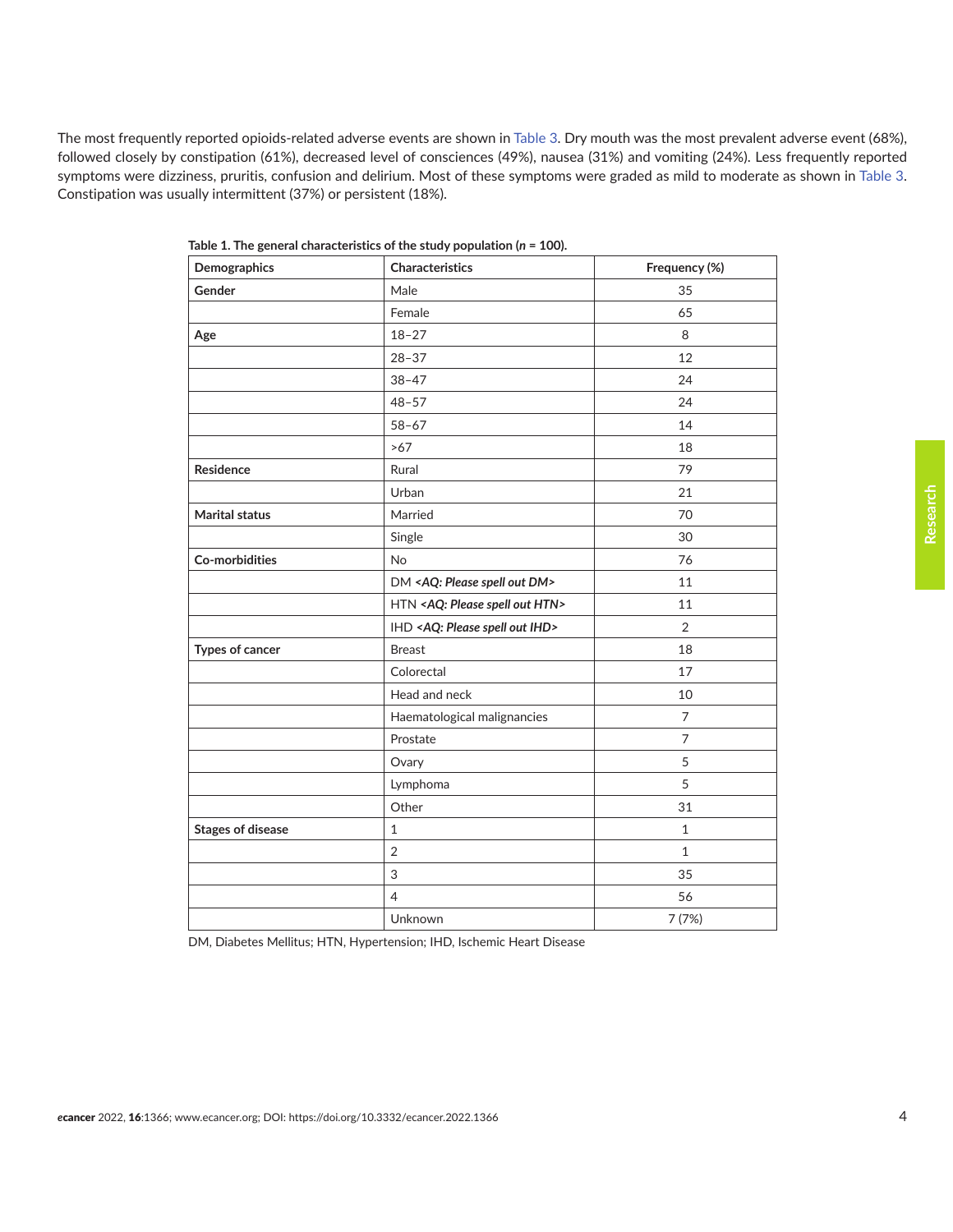<span id="page-4-0"></span>

|  | Table 2. Types and doses of opioids. |  |  |  |  |
|--|--------------------------------------|--|--|--|--|
|--|--------------------------------------|--|--|--|--|

| <b>Types of opioids</b> | Dose            | <b>Number of patients</b> |
|-------------------------|-----------------|---------------------------|
| Morphine                |                 |                           |
|                         | 5 mg 4 hourly   | 10                        |
|                         | 10 mg 4 hourly  | 9                         |
|                         | 15 mg 4 hourly  | 8                         |
|                         | 20 mg 4 hourly  | 6                         |
|                         | 30 mg 4 hourly  | 5                         |
|                         | 40 mg 4 hourly  | 8                         |
| Tramadol                |                 |                           |
|                         | 50 mg 6 hourly  | 53                        |
|                         | 100 mg 6 hourly | 1                         |

| Table 3. Frequencies and severity grades of opioids-related adverse events among cancer patients (n = 100) treated at the NCI-UG, |  |
|-----------------------------------------------------------------------------------------------------------------------------------|--|
| Sudan.                                                                                                                            |  |

| Opioids-related   | Grade of the adverse events |    |              |          |             |              |                                |  |
|-------------------|-----------------------------|----|--------------|----------|-------------|--------------|--------------------------------|--|
| adverse events    |                             | Ш  | Ш            | IV       | v           | <b>Total</b> | Proportions of totals (95% CI) |  |
| Dry mouth         | 40                          | 28 | 0            | 0        | $\Omega$    | 68           | $0.68(0.59 - 0.77)$            |  |
| Constipation      | 37                          | 18 | 6            | $\Omega$ | $\mathbf 0$ | 61           | $0.61(0.51 - 0.71)$            |  |
| Sedation          | 14                          | 29 | 6            | 0        | $\Omega$    | 49           | $0.49(0.39 - 0.59)$            |  |
| Nausea            | 14                          | 17 | $\mathbf{1}$ | $\Omega$ | $\mathbf 0$ | 31           | $0.31(0.22 - 0.40)$            |  |
| Vomiting          | 13                          | 8  | 3            | 0        | $\Omega$    | 24           | $0.24(0.16 - 0.32)$            |  |
| Pruritus          | 14                          | 4  | $\Omega$     | 0        | $\mathbf 0$ | 18           | $0.18(0.11 - 0.26)$            |  |
| <b>Dizziness</b>  | 9                           | 5  | 3            | 0        | $\Omega$    | 17           | $0.17(0.10 - 0.24)$            |  |
| <b>Drowsiness</b> | 8                           | 3  | 2            | 0        | $\Omega$    | 13           | $0.13(0.06 - 0.19)$            |  |
| <b>Delirium</b>   | $\overline{ }$              |    | $\Omega$     | 0        | 0           | 8            | $0.08(0.03 - 0.13)$            |  |

A grading scale: I: mild; asymptomatic or mild symptoms; clinical or diagnostic observation only; intervention not indicated. II: moderate; minimal, local or noninvasive intervention indicated; limiting age-appropriate instrumental activities of daily living. III: severe or medically significant but not immediately life-threatening; hospitalisation or prolongation of hospitalisation indicated; disabling; limiting self-care. Grade 4: life-threatening consequences; urgent intervention indicated. Grade 5: death related to adverse event

[Figure 1](#page-5-0) shows the frequency of opioids-related adverse events in patients treated with morphine and tramadol. Association between the three most frequent opioids-related adverse events and the demographic/clinical variables among our study population was shown in Tables 4–6. There were no statistically significant differences were observed in the frequency of the three most frequent opioids-related adverse events across strata of selected patients' demographic and clinical characteristics. We observed significant differences in frequency of constipation and dry mouth according to the type of opioids received by cancer patients. Constipation and dry mouth were more frequent among patients received morphine compared to patients received tramadol (*p* value < 0.005). Thirty patients in the tramadol group (55.6%) and 9 patients (19.6%) in the morphine group were free of constipation during the study period. Among patients who did not reported opioidsrelated dry mouth, 23 patients were in the tramadol group (42%) and 9 patients (19.6%) in the morphine group. Although not statistically significant, adverse events of opioids on the central nervous systems (CNS) are more frequent among patients treated with tramadol com**Research**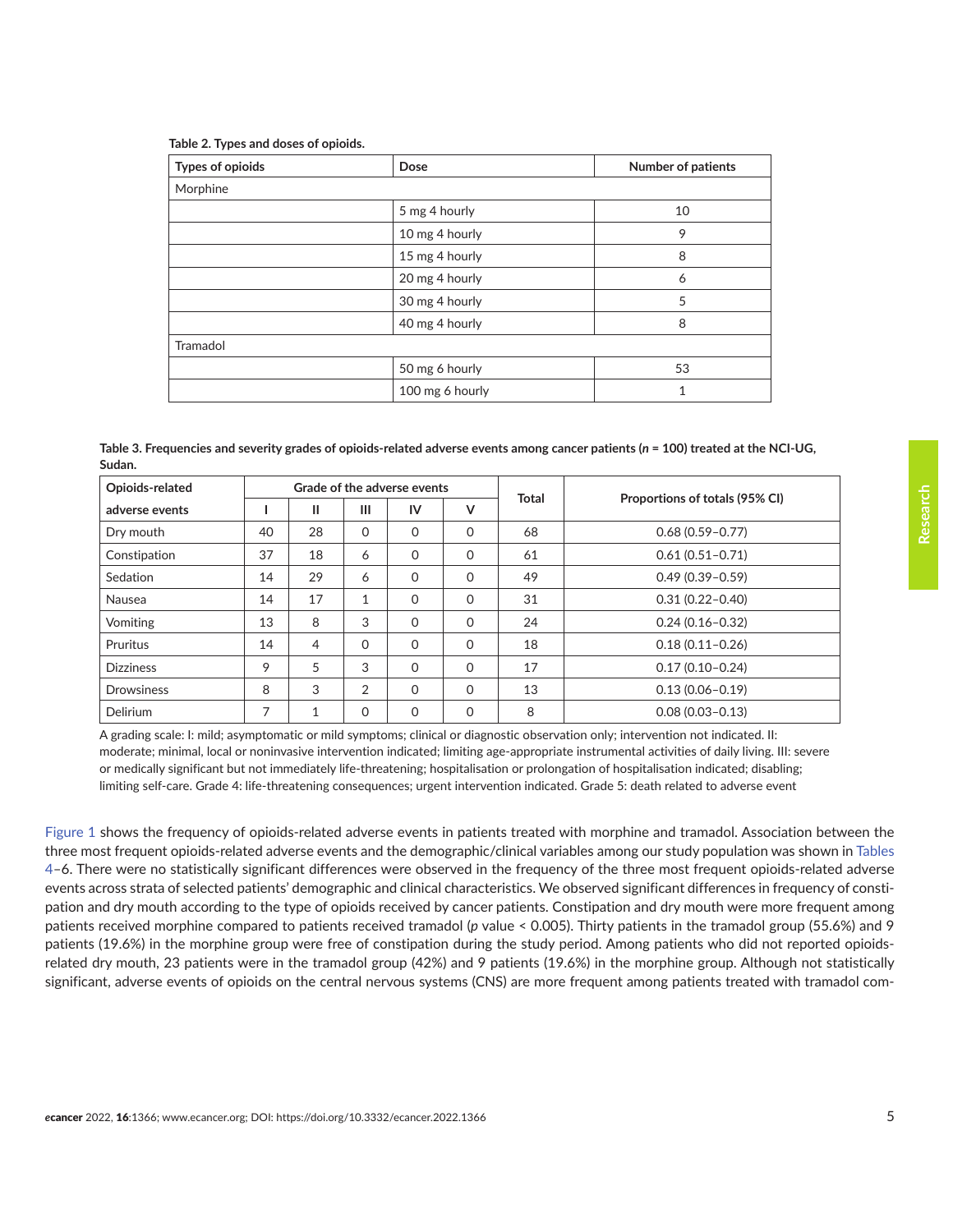<span id="page-5-0"></span>pared to patients received morphine (Table 4). The nausea, vomiting, dizziness, pruritis had similar frequency in patients with morphine and tramadol.



**Figure 1. Distribution of adverse events according to the types of opioids. Note: Abbreviations: CNS, Central nervous system; AE, Adverse events.**

| Demographic/clinical variables |                 |          | CNS related adverse events | <b>Total</b> | p value |
|--------------------------------|-----------------|----------|----------------------------|--------------|---------|
|                                |                 | No       | <b>Yes</b>                 |              |         |
| Category                       | Sub-category    | N (%)    | $N(\%)$                    | $N(\%)$      |         |
| Sex                            | Male            | 5(14.3)  | 30(85.7)                   | 35 (100)     | 0.78    |
|                                | Female          | 8(12.3)  | 57 (87.7)                  | 65 (100)     |         |
| Age group                      | <50 years       | 8(18.2)  | 36(81.8)                   | 44 (100)     | 0.17    |
|                                | $\geq$ 50 years | 5(8.9)   | 51 (91.1)                  | 56 (100)     |         |
| Residence                      | Rural           | 11(13.9) | 68 (86.1)                  | 79 (100)     | 0.59    |
|                                | Urban           | 2(9.5)   | 19 (90.5)                  | 21 (100)     |         |
| Marital status                 | Married         | 7(10.0)  | 63 (90)                    | 70 (100)     | 0.17    |
|                                | Single          | 6(20.0)  | 24 (80)                    | 30 (100)     |         |
| Types of pain                  | Visceral        | 5(11.1)  | 40 (88.9)                  | 45 (100      | 0.75    |
|                                | Somatic         | 6(13.3)  | 39 (86.7)                  | 45 (100)     |         |
|                                | Neuropathic     | 2(20.0)  | 8(80.0)                    | 10 (100)     |         |
| Opioids type                   | Tramadol        | 6(11.1)  | 48 (88.9)                  | 54 (100)     | 0.54    |
|                                | Morphine        | 7(15.2)  | 39 (84.8)                  | 46 (100)     |         |

**Table 4. Association between the CNS related adverse events and the demographic/clinical variables among cancer patients (***n* **= 100) treated with opioids for cancer-related pain at the NCI-UG, Sudan.**

Note: Abbreviations: *N*, Number of cases; CNS, Central nervous system; NCI-UG, The National Cancer Institute-University of Gezira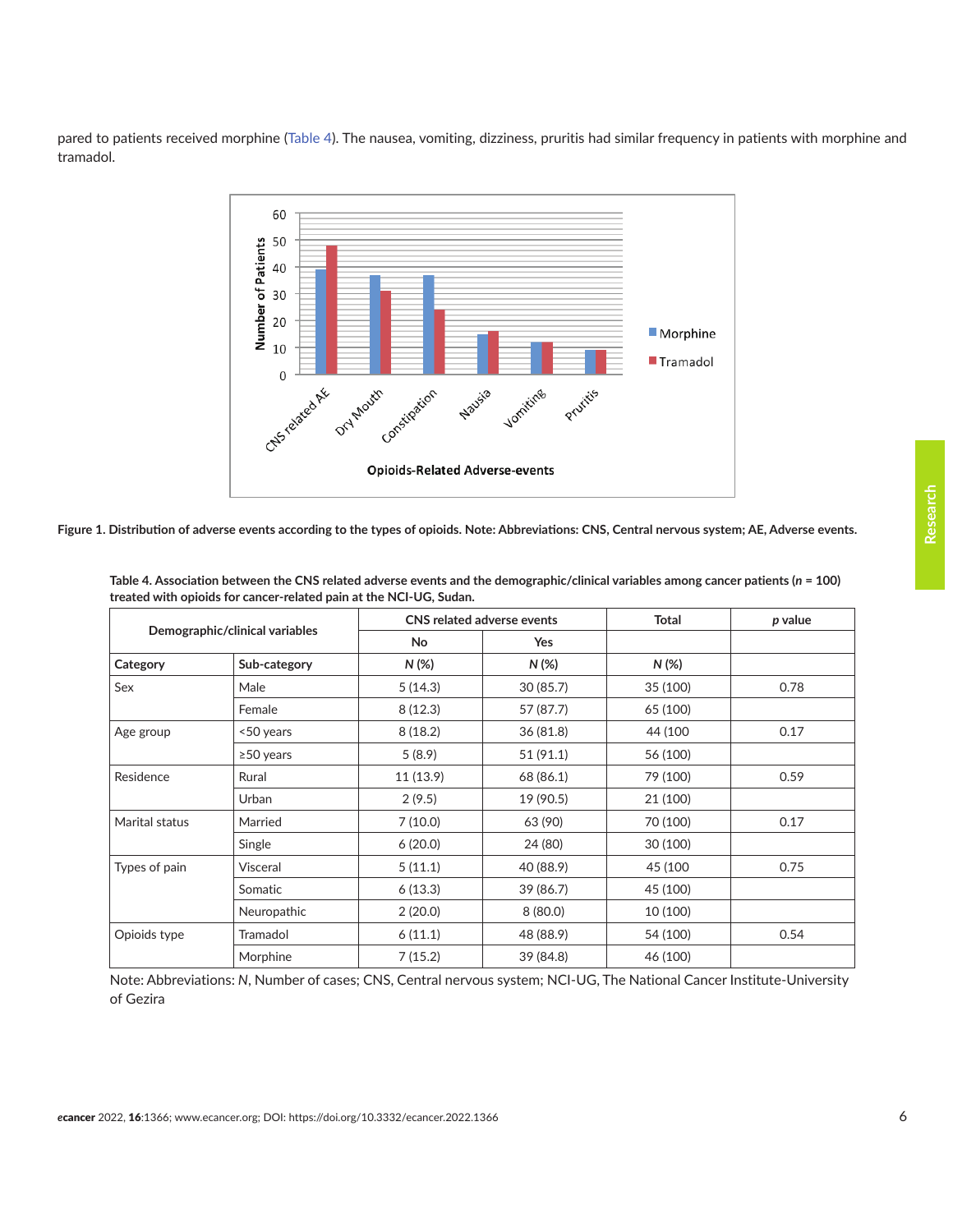|                | Demographic/clinical variables |           | Constipation | <b>Total</b> | p value |
|----------------|--------------------------------|-----------|--------------|--------------|---------|
|                |                                | <b>No</b> | <b>Yes</b>   |              |         |
| Category       | Sub-category                   | $N(\%)$   | $N(\%)$      | $N(\%)$      |         |
| Sex            | Male                           | 15 (42.9) | 20(57.1)     | 35 (100)     | 0.56    |
|                | Female                         | 24 (36.9) | 41(63.1)     | 65 (100)     |         |
| Age group      | <50 years                      | 19 (43.2) | 25(56.8)     | 44 (100)     | 0.45    |
|                | $\geq$ 50 years                | 20(35.7)  | 36(64)       | 56 (100)     |         |
| Residence      | Rural                          | 32(40.5)  | 47 (59.5)    | 79 (100)     | 0.55    |
|                | Urban                          | 7(33.3)   | 14 (66.7)    | 21 (100)     |         |
| Marital status | Married                        | 24 (34.3) | 46 (65.7)    | 70 (100)     | 0.14    |
|                | Single                         | 15(50.0)  | 15(50)       | 30 (100)     |         |
| Types of pain  | Visceral                       | 18 (40.0) | 27 (60.0)    | 45 (100)     | 0.83    |
|                | Somatic                        | 18 (40.0) | 27 (60.0)    | 45 (100)     |         |
|                | Neuropathic                    | 3(30.0)   | 7(70.0)      | 10 (100)     |         |
| Opioids type   | Tramadol                       | 30(55.6)  | 24 (44.4)    | 54 (100)     | 0.001   |
|                | Morphine                       | 9(19.6)   | 37 (80.4)    | 46 (100)     |         |

**Table 5. Association between the constipation and the demographic/clinical variables among cancer patients (***n* **= 100) treated with opioids for cancer-related pain at the NCI-UG, Sudan.**

Note: Abbreviations: *N*, Number of cases; NCI-UG, The National Cancer Institute-University of Gezira

| Table 6. Association between the dry mouth and the demographic/clinical variables among cancer patients ( $n = 100$ ) treated with |  |
|------------------------------------------------------------------------------------------------------------------------------------|--|
| opioids for cancer-related pain at the NCI-UG, Sudan.                                                                              |  |

| Demographic/clinical variables |              |           | Dry mouth |              | p value |
|--------------------------------|--------------|-----------|-----------|--------------|---------|
|                                |              | <b>No</b> | Yes       | <b>Total</b> |         |
| Category                       | Sub-category | $N(\%)$   | $N(\%)$   | $N(\%)$      |         |
| Sex                            | Male         | 16(45.7)  | 19 (54.3) | 35 (100)     | 0.03    |
|                                | Female       | 16(24.6)  | 49 (75.4) | 65 (100)     |         |
| Age group                      | <50 years    | 13(29.5)  | 31(70.5)  | 44 (100)     | 0.64    |
|                                | ≥50 years    | 19 (33.9) | 37(66.1)  | 56 (100)     |         |
| Residence                      | Rural        | 27 (34.2) | 52 (65.8) | 79 (100)     | 0.36    |
|                                | Urban        | 5(23.8)   | 16(76.2)  | 21 (100)     |         |
| Marital status                 | Married      | 21 (30.0) | 49 (70.0) | 70 (100)     | 0.51    |
|                                | Single       | 11(36.7)  | 19 (63.3) | 30 (100)     |         |
| Types of pain                  | Visceral     | 19 (42.2) | 26(57.8)  | 45 (100)     | 0.13    |
|                                | Somatic      | 10(22.2)  | 35 (77.8) | 45 (100)     |         |
|                                | Neuropathic  | 3(30.0)   | 7(70.0)   | 10 (100)     |         |
| Opioids type                   | Tramadol     | 23 (42.6) | 31(57.4)  | 54 (100)     | 0.01    |
|                                | Morphine     | 9(19.6)   | 37 (80.4) | 46 (100)     |         |

Note: Abbreviations: *N*, Number of cases; NCI-UG, The National Cancer Institute-University of Gezira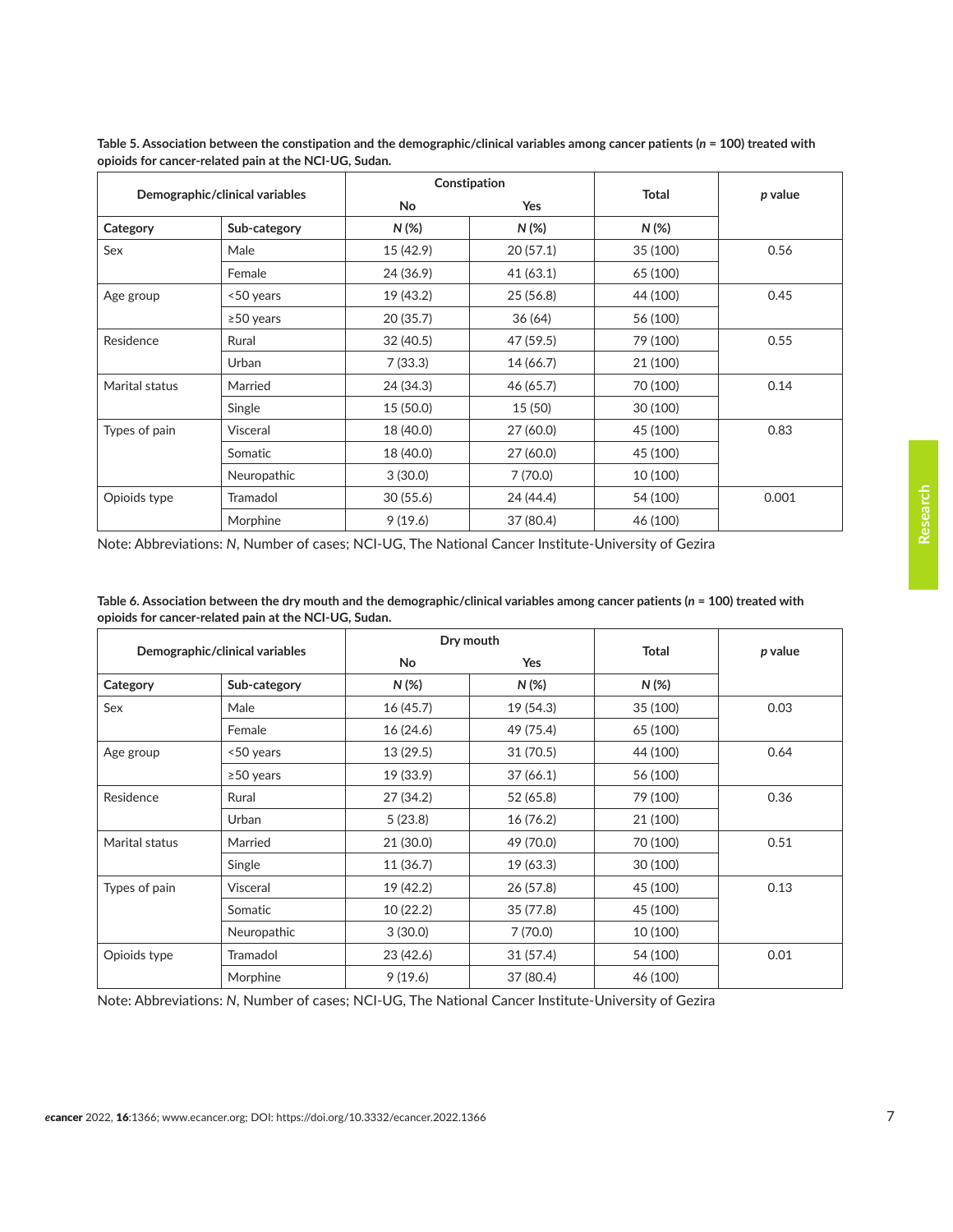#### **Discussion**

In Sudan, the majority of cancer patients have locally advanced or metastatic disease at presentation  $[8-13]$ . Currently available data from Sudan suggest that 90% of the terminally ill cancer patients suffered from uncontrolled pain [\[14\].](#page-9-0) Moreover, uncontrolled pain is among the most frequent symptoms that prompted unplanned visit to the outpatient oncology unit in our limited resource setting [\[7\]](#page-9-0). In the current study, pain was controlled in only 36% of cases on opioids. These clearly suggest that the deleterious effects of uncontrolled pain on cancer patients and the already limited health resources are of significant proportions. Lack of knowledge among physician and patients, lack of adequate supply of opioids as well as limited access to palliative care services are the main causes of inadequate pain control in countries with limited resources [\[15\]](#page-9-0). Besides this, opioids-related adverse events remain the most important barriers that interfere with adherence to opioid analgesics [\[16\]](#page-9-0).

In Sudan, opioid analgesics are available free of charge for patients with malignant disorders in cancer treatment centres. Opioid prescriptions are dispensed for a maximum 1-month supply. Therefore, cancer patients on opioid analgesics or their caregivers need to travel from remote areas every month to collect pain medications from cancer treatment centres. The cost of travel represents a huge burden for the patients and their families. Thus, implementing dedicated pain clinics for providing follow-up services and pain medications for cancer patients at primary and secondary health care centres may help reduce unnecessary visits to cancer treatment centres.

Understanding the incidence and severity of opioids-related side effects helps the clinician frame an optimal management plan. Fear of opioids-related adverse events may result in some withholding of opioids administration by the treating physician, often aggravating patients' pain. To the authors' knowledge, this is the first study providing an overview of opioids-related adverse events for cancer-related pain in Sudan. In general, we found that the occurrence rates of opioids-related side effects (of any grade) were high. The majority of adverse events reported rated as mild to moderate. Constipation, dry mouth and alteration level of consciousness seem to be of particular impact because of high prevalence.

In this study, dry mouth was the most frequent (68%) opioids-related adverse event. We found patients who received tramadol experienced significantly less dry mouth compared to those who received morphine. Previous studies showed a large variation (1%–94%) in the occurrence of dry mouth [\[17,](#page-9-0) [18\].](#page-10-0) Studies with low incidence rates documented only opioids-related adverse events spontaneously reported by patients without systematic assessment [\[19, 20\]](#page-10-0).

Constipation is estimated to occur in 25%–50% of cancer patients. It is frequently related to opioids analgesics in patients with advanced cancer [\[21\].](#page-10-0) However, it can also be related to the patient's condition and co-morbidity. In our study, constipation occurred in approximately two-thirds of cases. It is necessary to undertake preventive measures for reducing the occurrence of opioids-related constipation which would ensure that the benefits of pain treatment are not threatened by the intensity of constipation. In our setting, knowledge and attitudes of physicians about preventive measures for reducing the occurrence of opioids-related constipation and patients' adherence to these preventive measures are unknown. Therefore, further studies are warranted to assess perceived barriers and preventive measures for reducing the occurrence of opioids-related constipation among health care providers.

Adverse events of opioids on the CNS are common. In this study, sedation was the most frequent (49%) adverse effect of opioids on CNS followed by drowsiness (13%) and delirium (8%). The incidence of sedation, drowsiness and delirium in patients with advanced or metastatic cancer is high. Moreover, its causes are often multiple and can be attributed to opioids, other medicines and the disease itself. Therefore, it is difficult to define how much of the sedation, drowsiness and delirium seen at the end of life can be attributed to opioids and how much to the other causes. Sedation caused by opioids may be reduced by decreasing the dose or by rotation to alternative opioids [\[6,](#page-9-0) [22\]](#page-10-0). In the palliative care setting, haloperidol is the most commonly prescribed medication for the relief of agitated delirium [\[23,](#page-10-0) [24\].](#page-10-0)

The incidence of opioids-induced nausea and vomiting is estimated to be 10%–40% [\[25\].](#page-10-0) In this study, the reported rate of occurrence of nausea and vomiting was 31% and 24%, respectively. Before treatment of opioids-induced nausea is initiated, readily reversible co-morbidities such as hypercalcaemia and raised intracranial pressure should be addressed. In a large multinational trial of patients requiring treatment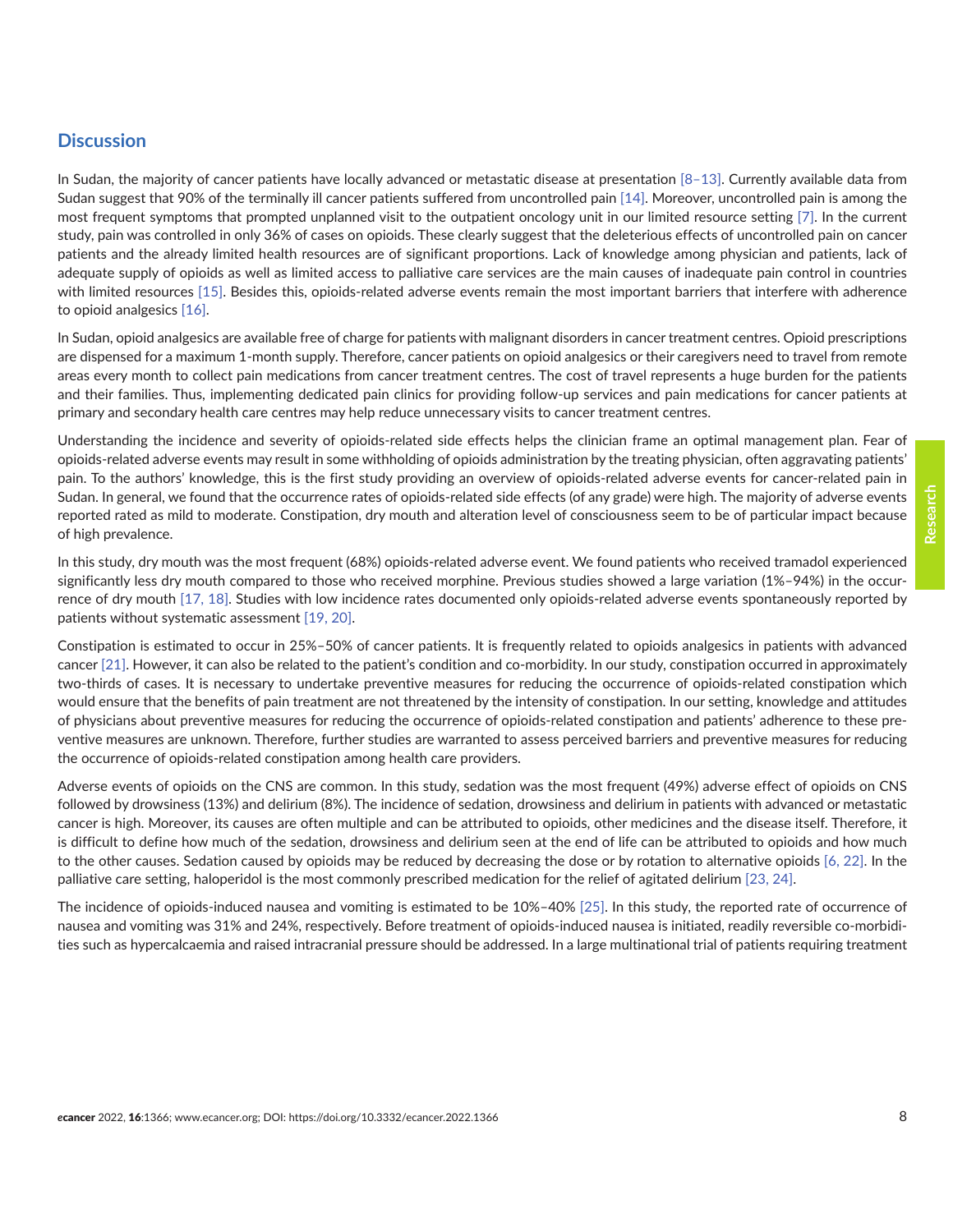**Research**

with opioid analgesics for pain management, 1 dose of 8 mg or 16 mg of intravenous ondansetron was effective in controlling nausea and vomiting in this patient population [\[26\].](#page-10-0) Combined blockade of dopamine and serotonin receptors by haloperidol and ondansetron, respectively, is sometimes required to relieve intractable opioids-induced nausea and vomiting.

Pruritus (itch) is an occasional side effect of opioids use. In this study, pruritus was reported by 18% of our study population. The mechanism underlying the pruritogenic effects of opioids is still not completely understood [\[5\]](#page-9-0). Despite controversy about the role of histamine in opioid-induced pruritus, antihistamines are still commonly used as first-line treatment. Reducing the opioids dose has also been suggested [\[27\].](#page-10-0)

In the current study, we examined possible differences in the prevalence of opioids-related adverse events between patients receiving tramadol and those treated with morphine. The non-opioids characteristics of tramadol may explain the difference in the spectrum of side effects compared to morphine. Tramadol treatment resulted in statistically significant lesser constipation and dry mouth than morphine. Although not statistically significant, CNS related adverse events appear to occur more frequently with tramadol than morphine. The difference in the spectrum of side effects reported in this study should be confirmed in a prospective randomised controlled trial. Moreover, further studies are required to compare the difference in intensity of side effects of tramadol and morphine in patients with cancer pain in our limited resource setting.

The current study is a single institution's data; we therefore cannot make conclusions for all Sudan and our findings should be generalised with the necessary caution. However, the NCI-UG is the only referral oncology hospital in central Sudan; hence, the current data provide the best indicator of the pattern and severity of oral opioids-related adverse events among cancer patients within this region.

# **Conclusion**

This study shows a high prevalence of opioids-related adverse events. These adverse events could be obstacles that hinder pain therapy or cause its termination. Therefore, it is necessary to undertake preventive measures for reducing preventable opioids-related adverse events such as constipation and dryness of mouth which would ensure that the benefits of pain treatment are not threatened by the intensity of negative effects. Moreover, uncontrolled pain adds to the burden on already limited health resources. Therefore, the adequacy of cancer pain management in our setting should be systematically evaluated and effective cancer pain management programmes tailored to our limited resources setting should be developed. Further research should focus on exploring the effect of opioids-related adverse events on adherence to pain medications.

# **Authors' contributions**

M.M.A.E. was the project leader. All authors contributed to the design and implementation of the research, analysis of the results and writing of the manuscript.

# **Acknowledgments**

The authors are thankful to the patients with cancer who participated in this study.

# **Conflicts of interest and funding**

No funding was received for this study and none of the authors has any conflicts of interest relevant to this work.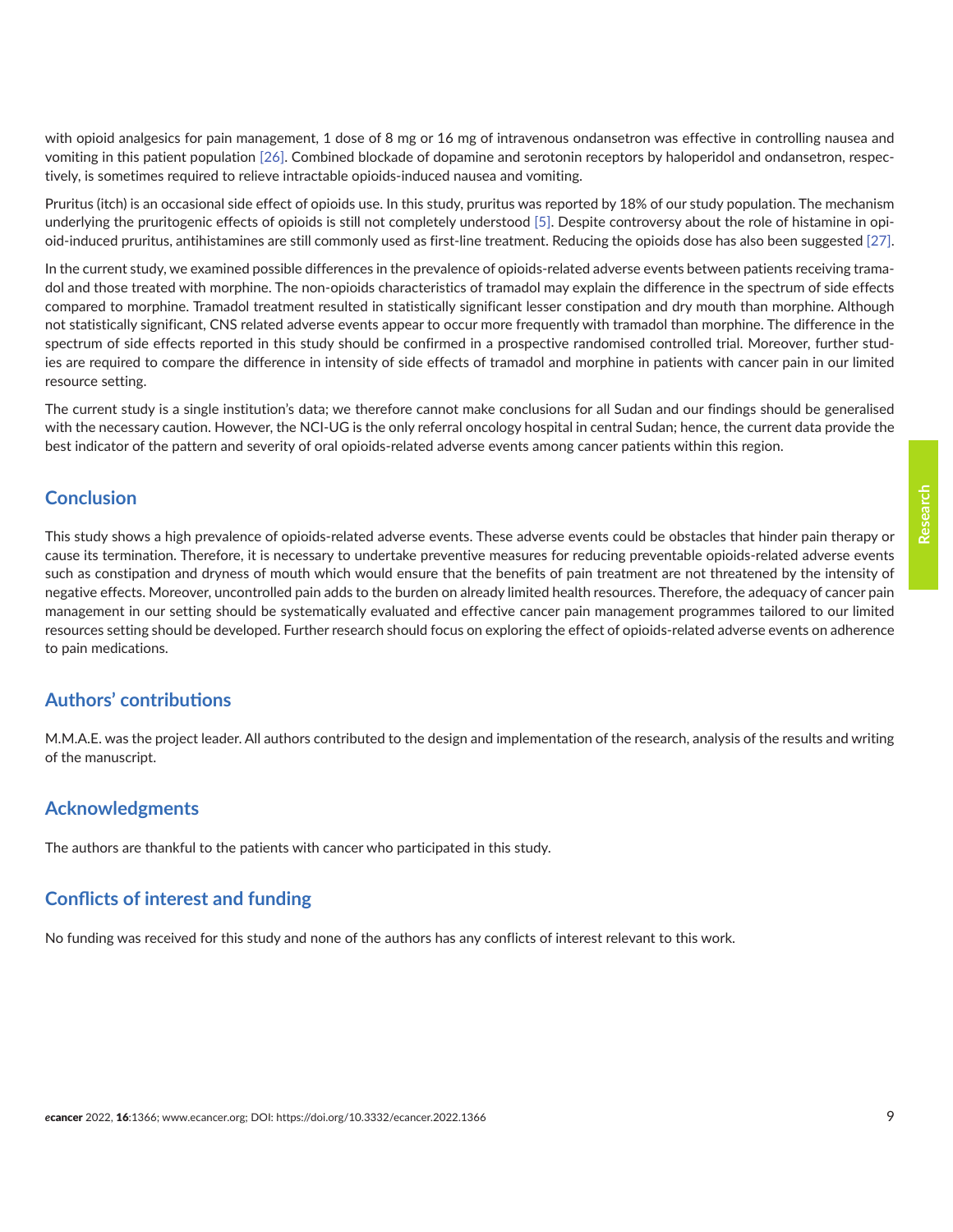#### <span id="page-9-0"></span>**References**

- 1. Di Maio M, Gridelli C, and Gallo C, *et al* (2004) **Prevalence and management of pain in Italian patients with advanced non-small-cell lung cancer** *Br J Cancer* **90**(12) 2288–2296<https://doi.org/10.1038/sj.bjc.6601810>PMID: [15162156](http://www.ncbi.nlm.nih.gov/pubmed/15162156) PMCID: [2409536](http://www.ncbi.nlm.nih.gov/pmc/articles/PMC2409536)
- 2. Pharo GH and Zhou L (2005) **Pharmacologic management of cancer** *pain J Am Osteopath Assoc* **105**(11 Suppl 5) S21–S28 PMID: [16368904](http://www.ncbi.nlm.nih.gov/pubmed/16368904)
- 3. World Health Organisation (2021) **WHO's pain ladder for adult** [\[www.who.int/cancer/palliative/painladder/en\]](http://www.who.int/cancer/palliative/painladder/en)
- 4. Cherny N, Ripamonti C, and Pereira J, *et al* (2001) **Strategies to manage the adverse effects of oral morphine** *J Clin Oncol* **19** 2542–2554 <https://doi.org/10.1200/JCO.2001.19.9.2542> PMID: [11331334](http://www.ncbi.nlm.nih.gov/pubmed/11331334)
- 5. McNicol E, Horowicz-Mehler N, and Fisk RA, *et al* (2003) **Management of opioid side effects in cancer-related and chronic noncancer pain: a systematic review** *J Pain* **4**(5) 231–256 [https://doi.org/10.1016/S1526-5900\(03\)00556-X](https://doi.org/10.1016/S1526-5900(03)00556-X) PMID: [14622694](http://www.ncbi.nlm.nih.gov/pubmed/14622694)
- 6. Vella-Brincat J and Macleod AD (2007) **Adverse effects of opioids on the central nervous systems of palliative care patients** *J Pain Palliat Care Pharmacother* **21**(1) 15–25 [https://doi.org/10.1080/J354v21n01\\_05](https://doi.org/10.1080/J354v21n01_05) PMID: [17430825](http://www.ncbi.nlm.nih.gov/pubmed/17430825)
- 7. Elhassan MM, Taha SI, and Maatoug MM (2020) **Unplanned attendances of cancer patients to an outpatient unit in a low-income country: a prospective study from Sudan** *S Afr J Oncol* **4**(1) 1–8<https://doi.org/10.4102/sajo.v4i0.126>
- 8. Abuidris DO, Weng HY, and Elhaj AM, *et al* (2016) **Incidence and survival rates of ovarian cancer in low-income women in Sudan** *Mol Clin Oncol* **5**(6) 823–828<https://doi.org/10.3892/mco.2016.1068>
- 9. Ibrahim A, Rasch V, and Pukkala E, *et al* (2011) **Predictors of cervical cancer being at an advanced stage at diagnosis in Sudan** *Int J Womens Health* **3** 385–389 <https://doi.org/10.2147/IJWH.S21063> PMID: [22140326](http://www.ncbi.nlm.nih.gov/pubmed/22140326) PMCID: [3225468](http://www.ncbi.nlm.nih.gov/pmc/articles/PMC3225468)
- 10. Mariani-Costantini R, Elhassan MMA, and Mohamedani AA, *et al* (2017) **Epidemiology, pathology, management and open challenges of breast cancer in central Sudan: a prototypical limited resource African setting** *In Breast Cancer - From Biology to Medicine* 1st edn. ed PV Pharm (London: IntechOpen)<https://doi.org/10.5772/67175>
- 11. Eltayeb MA, Faggad A, and Abbadi OS, *et al* (2020) **Characteristics of breast cancer at first presentation in sudanese patients attending the National Cancer Institute–University of Gezira (NCI–UG)** *Arch Breast Cancer* **7**(8) 104–110 [https://doi.org/10.32768/abc.202073104-](https://doi.org/10.32768/abc.202073104-110) [110](https://doi.org/10.32768/abc.202073104-110)
- 12. Khougali HS, Albashir AA, and Daffaalla HN, *et al* (2019) **Demographic and clinicopathological patterns of colorectal cancer at the National Cancer Institute, Sudan** *Saudi J Med Med Sci* **7**(3) 146–150 [https://doi.org/10.4103/sjmms.sjmms\\_138\\_18](https://doi.org/10.4103/sjmms.sjmms_138_18) PMID: [31543734](http://www.ncbi.nlm.nih.gov/pubmed/31543734) PMCID: [6734732](http://www.ncbi.nlm.nih.gov/pmc/articles/PMC6734732)
- 13. Muddather HF, Elhassan MM, and Faggad A (2021) **Survival outcomes of breast cancer in sudanese women: a hospital-based study** *JCO Glol Oncol* **7**(1) 324–332 <https://doi.org/10.1200/GO.20.00538>
- 14. Gafer N and Elhaj A (2014) **Palliative care for cancer patients in Sudan: an overview** *Ecancermedicalscience* **8** 491 [https://doi.org/10.3332/](https://doi.org/10.3332/ecancer.2014.491) [ecancer.2014.491](https://doi.org/10.3332/ecancer.2014.491)
- 15. Saini S and Bhatnagar S (2016) **Cancer pain management in developing countries** *Indian J Palliat Care* **22**(4) 373–377 [https://doi.](https://doi.org/10.4103/0973-1075.191742) [org/10.4103/0973-1075.191742](https://doi.org/10.4103/0973-1075.191742) PMID: [27803557](http://www.ncbi.nlm.nih.gov/pubmed/27803557) PMCID: [5072227](http://www.ncbi.nlm.nih.gov/pmc/articles/PMC5072227)
- 16. Mercadante S, Adile C, and Tirelli W, *et al* (2021) **Barriers and adherence to pain management in advanced cancer patients** *Pain Pract* **21**(4) 388–393 <https://doi.org/10.1111/papr.12965>
- 17. Ljuca D and Husic S (2010) **The effects of oral morphine in "titration phase" of carcinoma pain treatment** *HealthMED* **4**(2) 434–440